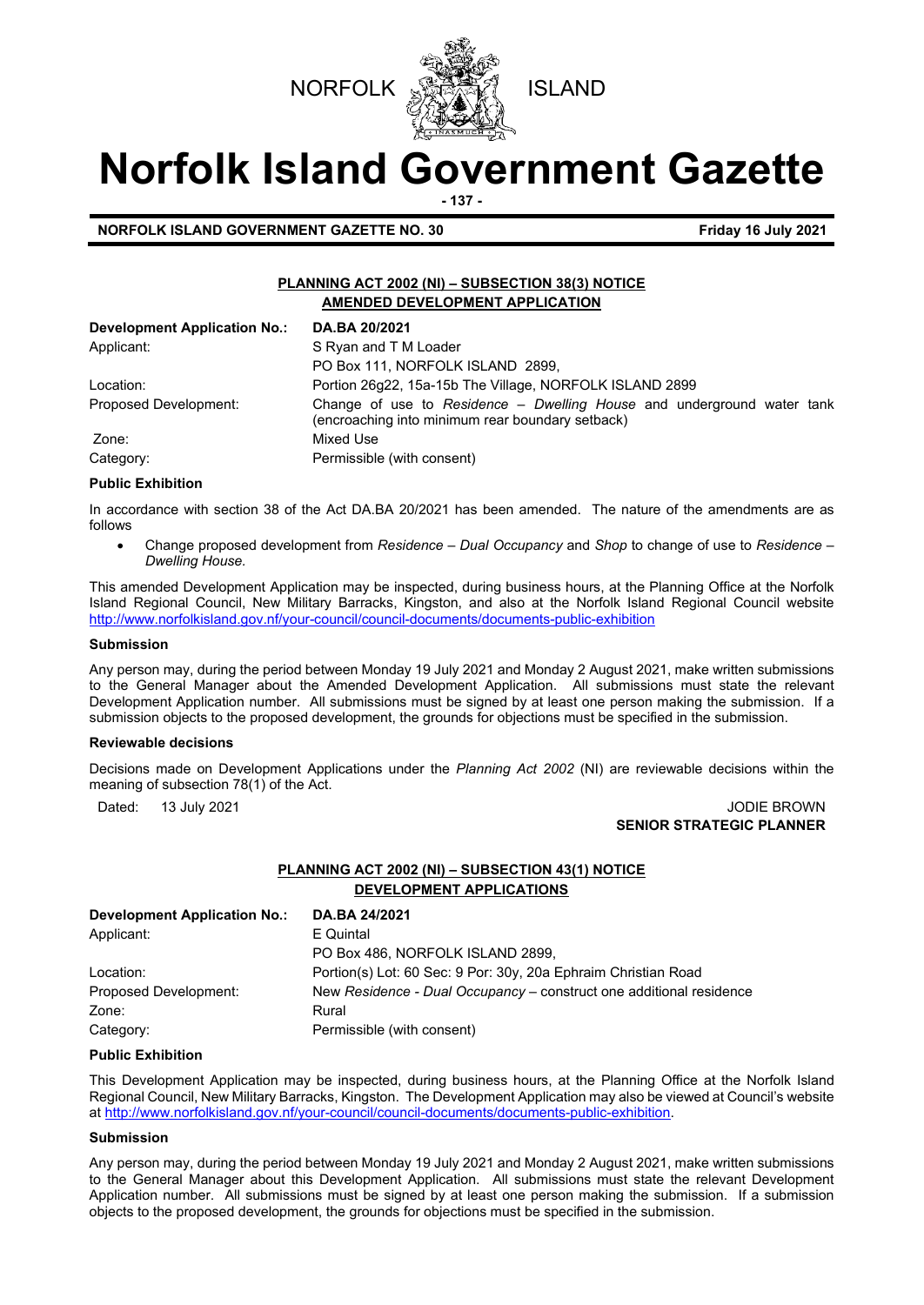# **NORFOLK ISLAND GOVERNMENT GAZETTE NO. 30 Friday 16 July 2021**

#### **Reviewable decisions**

Decisions made on this Development Application under the *Planning Act 2002* (NI) are reviewable decisions within the meaning of subsection 78(1) of the Act.

#### Dated: 13 July 2021 JODIE BROWN **SENIOR STRATEGIC PLANNER**

# **PLANNING ACT 2002 (NI) – SUBSECTION 43(1) NOTICE DEVELOPMENT APPLICATIONS**

| Development Application No.: | DA.BA 23/2021                                                               |
|------------------------------|-----------------------------------------------------------------------------|
| Applicant:                   | V W Hahn                                                                    |
|                              | PO Box 862, NORFOLK ISLAND 2899                                             |
| Location:                    | Portion(s) Lot: 99 Sec: 18 Por: 77w5, Bumbora Road                          |
| Proposed Development:        | New Residence - Dwelling House (encroaching into front boundary<br>setback) |
| Zone:                        | <b>Rural Residential</b>                                                    |
| Category:                    | Permissible (with consent)                                                  |

# **Public Exhibition**

This Development Application may be inspected, during business hours, at the Planning Office at the Norfolk Island Regional Council, New Military Barracks, Kingston. The Development Application may also be viewed at Council's website a[t http://www.norfolkisland.gov.nf/your-council/council-documents/documents-public-exhibition.](http://www.norfolkisland.gov.nf/your-council/council-documents/documents-public-exhibition) 

#### **Submission**

Any person may, during the period between Monday 19 July 2021 and Monday 2 August 2021, make written submissions to the General Manager about this Development Application. All submissions must state the relevant Development Application number. All submissions must be signed by at least one person making the submission. If a submission objects to the proposed development, the grounds for objections must be specified in the submission.

#### **Reviewable decisions**

Decisions made on this Development Application under the *Planning Act 2002* (NI) are reviewable decisions within the meaning of subsection 78(1) of the Act.

# Dated: 13 July 2021 **Dates: 13 July 2021 SENIOR STRATEGIC PLANNER**

#### **PLANNING ACT 2002 (NI) – SECTION 48 NOTICE**

The following Development Application for permissible (with consent) use or development of land has been determined under the *Planning Act 2002* (NI).

| <b>DA Number</b> | Applicant                                                           | Location                         | <b>Proposed Use and/or</b>                                                                                         | <b>Decision</b>                                         |
|------------------|---------------------------------------------------------------------|----------------------------------|--------------------------------------------------------------------------------------------------------------------|---------------------------------------------------------|
|                  |                                                                     |                                  | <b>Development</b>                                                                                                 |                                                         |
| DA.BA 1/2021     | C Thomas &<br>J R Robertson.<br>16 Douglas Drive,<br>NORFOLK ISLAND | Portion 35n,<br>16 Douglas Drive | Change of use to add<br><b>Residence -Dwelling House</b><br>as an additional permitted use<br>of existing premises | Approved,<br>22 June 2021,<br>subject to<br>conditions. |

#### **Public Inspection**

The Notice of Decision and accompanying documents may be inspected, free of charge, during business hours at the Planning Office of the Norfolk Island Regional Council, New Military Barracks, Kingston.

#### **Reviewable Decisions**

Decisions made in relation to development applications are reviewable decisions within the meaning of subsection 78(1) of the *Planning Act 2002 (NI).* The applicant or any person who made a written public submission about the development application has the right to apply to the Administrative Review Tribunal or the Administrative Appeals Tribunal for review of a decision on a development application. An application for a review must be lodged within 28 days of the date the decision was given.

Dated: 13 July 2021 JODIE BROWN **SENIOR STRATEGIC PLANNER**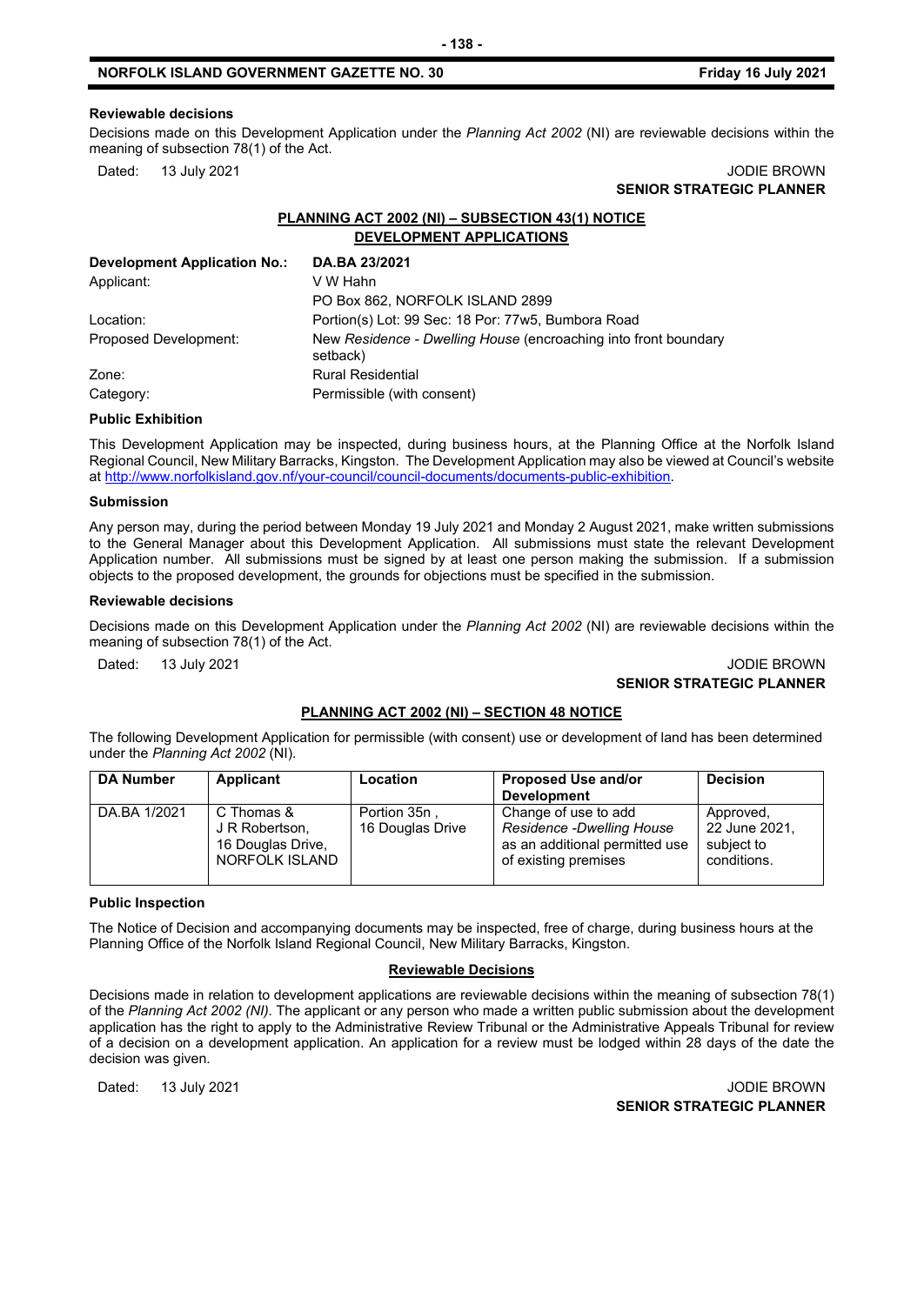# **NORFOLK ISLAND GOVERNMENT GAZETTE NO. 30 Friday 16 July 2021**

# **PUBLIC HOLIDAYS 2022 - NOTICE FOR PUBLIC INFORMATION**

# **EMPLOYMENT ACT 1988 (NI)**

I, Eric Russell Hutchinson, Administrator of Norfolk Island, in accordance with section 9 of the *Employment Act 1988* (NI), advise that the following days will be observed as a public holiday in Norfolk Island during 2022:

Saturday 1 January 2022 New Year's Day Wednesday 26 January 2022 Australia Day Sunday 6 March 2022<br>Monday 7 March 2022 Friday 15 April 2022 Good Friday Monday 18 April 2022 Easter Monday Monday 25 April 2022<br>Wednesday 8 June 2022 Monday 13 June 2022 Queen's Birthday Monday 10 October 2022 Wednesday 30 November 2022 Thanksgiving Day Sunday 25 December 2022 Christmas Day Monday 26 December 2022 Boxing Day Tuesday 27 December 2022 (additional day Christmas Day)

Monday 3 January 2022 (additional day New Year's Day) (additional day Foundation Day) Anniversary (Bounty) Day

ERIC RUSSELL HUTCHINSON<br>Dated: 8 July 2021 **ADMINISTRATOR**

#### **DISASTER AND EMERGENCY MANAGEMENT ACT 2001 (NI)**

#### **FURTHER EXTENSION OF DECLARATION OF STATE OF EMERGENCY**

I **Eric Hutchinson,** Administrator of Norfolk Island and delegate of the Minister under Section 5 of, and item 1.27 of the Schedule to, the *Minister's Norfolk Island Delegation Instrument 2019*:

**PURSUANT** to Section 9 of the *Disaster and Emergency Management Act 2001* (NI) [the Act] and having regard to the advice of the Controller;

**FOR** the purpose of response and recovery operations under the Act and the Disaster and Emergency Plan for the Territory of Norfolk Island;

**FURTHER EXTEND** the declaration of emergency made under section 9 of the Act at 16:15 Hrs on Monday 16 March 2020, for the whole of the Territory of Norfolk Island, until 23:59 hr on Thursday 30 September 2021.

#### Dated: 20 May 2021<br>Dated: 20 May 2021 **ADMINISTRATOR**

# **DISASTER AND EMERGENCY MANAGEMENT ACT 2001 (NI) DECLARATION OF STATE OF DISASTER OR EMERGENCY (RECOVERY OPERATIONS) COVID-19 DIRECTIONS RECOVERY OPERATIONS (NO.2) 2021**

I, **George Ivor Andrew Plant**, Emergency Management Norfolk Island Controller:

- 1) under section 11(2)(g) of the *Disaster and Emergency Management Act 2001* (NI) am of the opinion that it is necessary to make directions in respect of recovery from the State of Emergency in respect of COVID-19 relating to the movement of persons within the disaster or emergency area as set out in the Schedule; and
- 2) under section 11(2)(h) of the *Disaster and Emergency Management Act 2001* (NI) am of the opinion that it is necessary to make directions in respect of recovery from the State of Emergency in respect of COVID-19 relating to the removal of persons within the disaster or emergency area who obstructs or threatens to obstruct recovery operations as set out in the Schedule; and
- 3) under section 11(2)(i) of the *Disaster and Emergency Management Act 2001* (NI) am of the opinion that it is necessary to make directions in respect of recovery from the State of Emergency in respect of COVID-19 relating to giving directions to persons whose responsibilities require him or her to engage in recovery operations.

# **SCHEDULE**

#### **Direction 2 (2021) – Adjustment of COVID 19 measures – to commence 23:59 hr on 30 June 2021**

- 1. These Directions take effect at 23:59 hr on 30 June 2021 and remain in force while the State of Disaster or Emergency (Recovery Operations) is in force.
- 2. In these Directions:

*Persons* includes people residing on Norfolk Island, visiting Norfolk Island for holiday or work purposes

*COVID-19 hotspot* means a particular area of Australia decided by the Commonwealth Chief Medical Officer